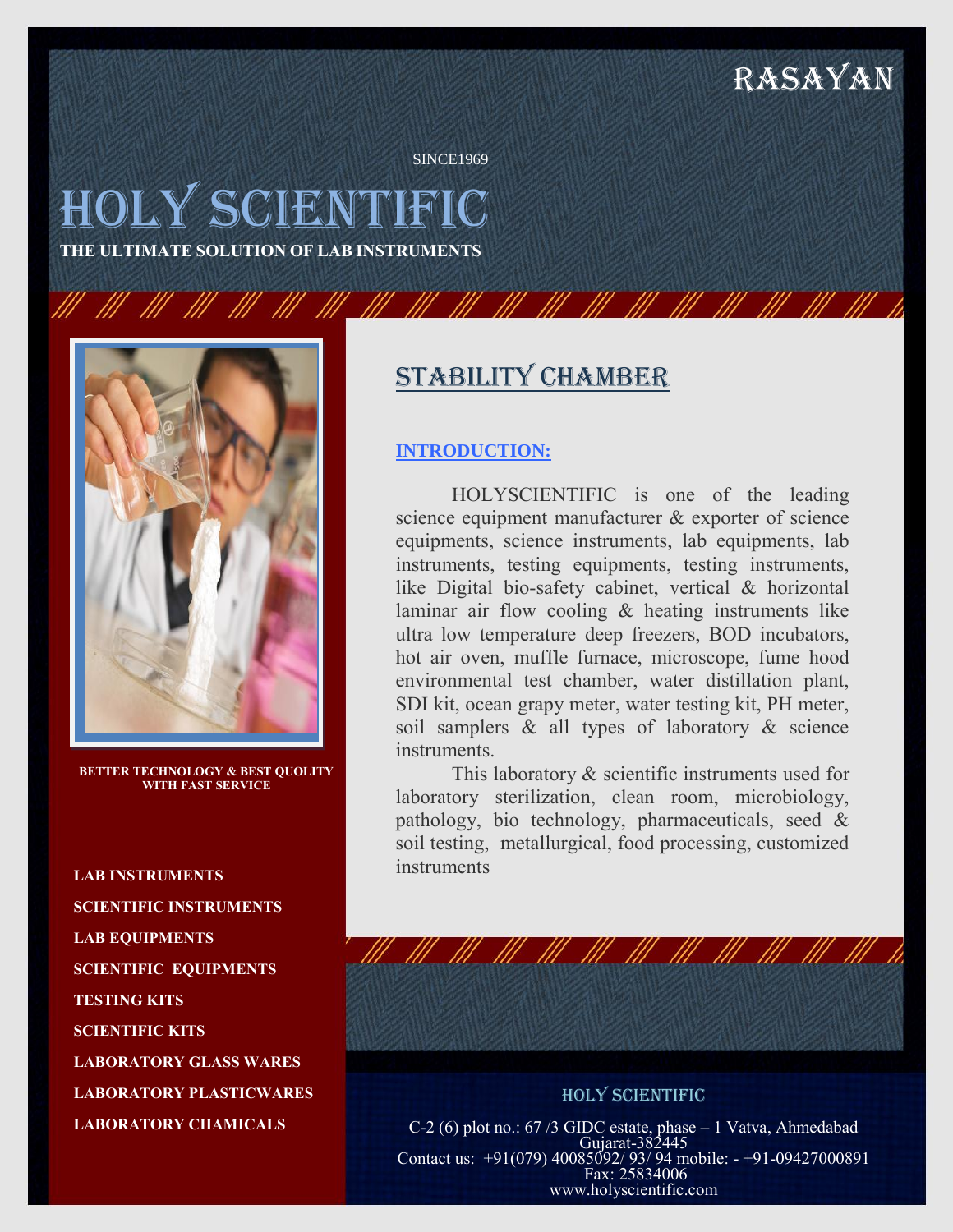# STABILITY CHAMBER RASAYAN



### •ACCURATE HUMIDITY CONTROL

•VERSATILE USEAGE.

•MICRO-PROCESSOR BASED **CONTROLLERS** 

•AESTHETICALLY DESIGNED

•ENERGY EFFICIENT

•CFC FREE COOLING

## Stability chamber

#### **SCOPE:-**

III - III - III - III

We are leading manufacturer & exporter sturdily constructed array of stability chamber which is manufactured using latest technology & excellent quality materials sourced from dependable suppliers of the market. To ensure high functionality & optimum efficiency, our technicians fabricate the entire range of stability chambers under the supervisions of strength quality controllers. Our stability chambers compact in size, resistant to corrosion & high temperature & have a longer service life.

### **CONSTRUCTION:-**

RASAYAN Stability chamber has double wall construction. Inner chamber made of thick highly polished stainless steel 304 sheets with self support for wide range of shelf spacing. Supplied with three perforated shelves. (As per model) Exterior made of thick mild steel sheet duly finished in enamel paint or pastel mat finish colour combination. Outer double wall door is provided with magnetic gasket (or compressed gasket) and lock & key arrangement (as per model). Inner door made of clear acrylic sheet or glass allowing inspection of material in the chamber without disturbing the chamber temperature. Door operated inner illumination has been provided. The gap between walls of equipment are filled high grade CFC with PUF (poly urethane form) which insures maximum thermal efficiency as well as reduce power consumption in our Stability chamber. Air circulation fan or blower provided to make air circulation throughout the chamber. The temperature can be regulated within the range by means high precision double action controller. Castor wheel for easy movement. Fins type S.S tubular heater for stabilized accurate process temperature. A control panel is provided with various indicators lick ON/OFF switch cord plug, Heater indication lamp, etc.

**USEFUL FOR BIOMEDICAL, PATHOLOGY, MICROBIOLOGY, PHARMACEUTICALS, FOOD PROCESSING ETC.**

*www.holyscientific.com*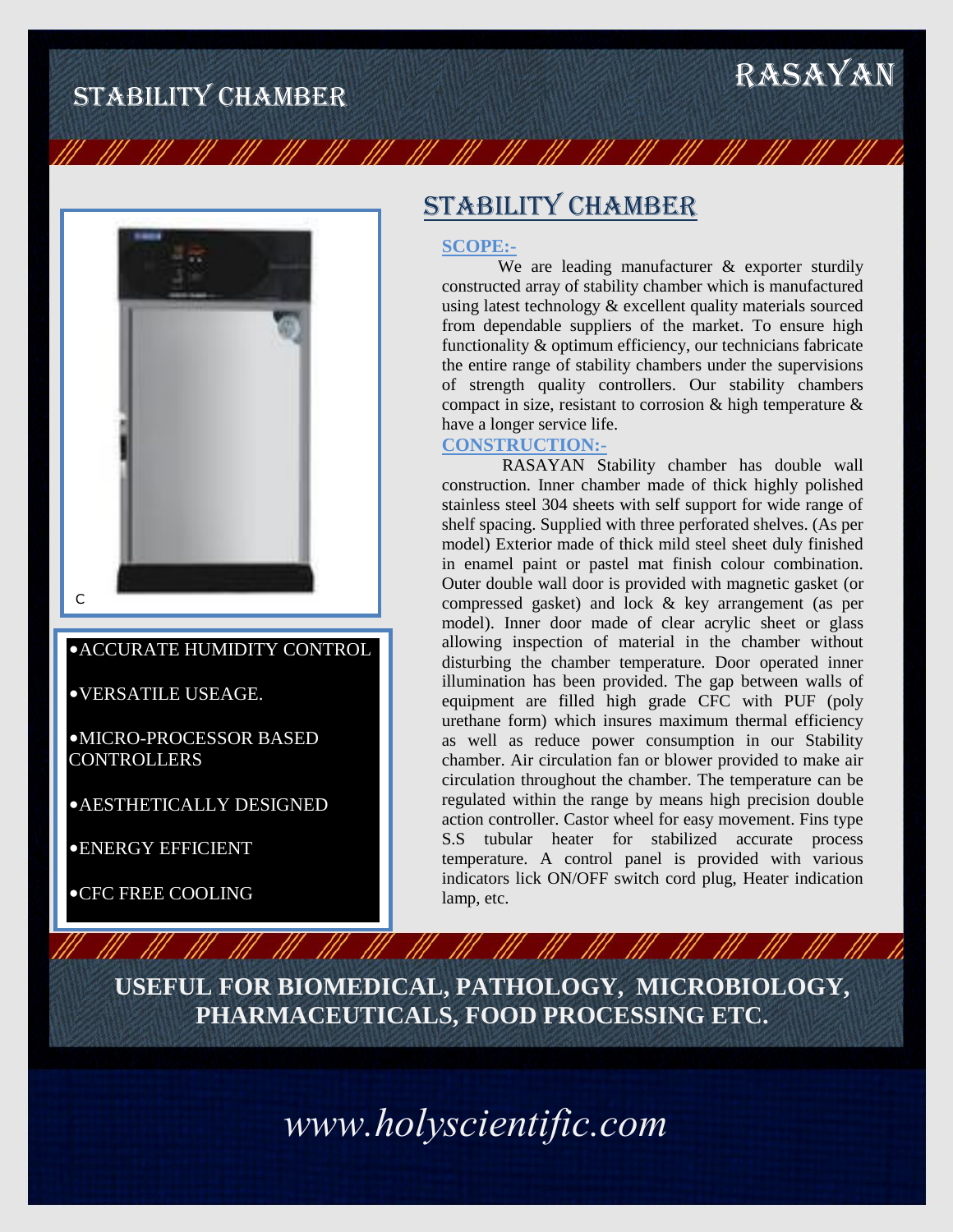



**BETTER TECHNOLOGY & BEST QUOLITY WITH QUICK SERVICE**

•Precise control of environmental parameters

•Corrosion resistant interior & exteriors

•Sturdy construction

•Low maintenance.

#### **ELECTRONIC CONTROLLING FEATURE:-**

- Independent Displays for Temperature & %RH
- Input Versions : 'Dry Bulb / Wet Bulb' or Temperature / RH Transmitters
- Facility to View & Store Min / Max Process Values
- Optional Two Programmable Alarm Outputs
- Optional Serial Communication Port
- Optional PLC based controlling with touch screen.

#### **Technical features**

•25<sup>0</sup>C – 60 % RH/40<sup>0</sup>C – 75% RH/30<sup>0</sup>C – 65% RH / 25<sup>0</sup> C- 40 % RH/  $40^{\circ}$ C – 25% RH/ 30<sup>°</sup>C –35% RH.

- Humidity range: 25% to 95 % RH. Accuracy / Uniformity+ 2% RH+3%RH
- Temperature / humidity display: Digital LED 3 1/2digit
- Control: microprocessor based PID controller with auto tune.
- Resolution: 0.10C/ 1 % RH
- Temperature sensor: PT100
- RH sensor: Direct capacitance type.
- Heating: 'U' shaped S.S fins type air heater
- Cooling: highly efficient compressor utilizing eco friendly CFC free refrigerant, with air cooled condenser, motor & relay.
- Steam injection: boiler with reservoir made of thick S.S, with heater, water inlet control, low water level safeguard.
- Air circulation: flange motor with impeller/ blower or axial fan as per model
- Construction: Double wall, with insulation, outer door key lockable, inner glass viewing door
- Chamber illumination: fluorescent light with automatic door switch

#### **STD Model**

- outer cabinet mild steel powder coated.
- Inner chamber SS 304 grade **GMP Model**
- Outer cabinet SS 304 grade dull matt finish.
- Inner chamber SS mirror finish

*BETTER TECHNOLOGY & BEST QUOLITY WITH QUICK SERVICE*

*www.holyscientific.com*